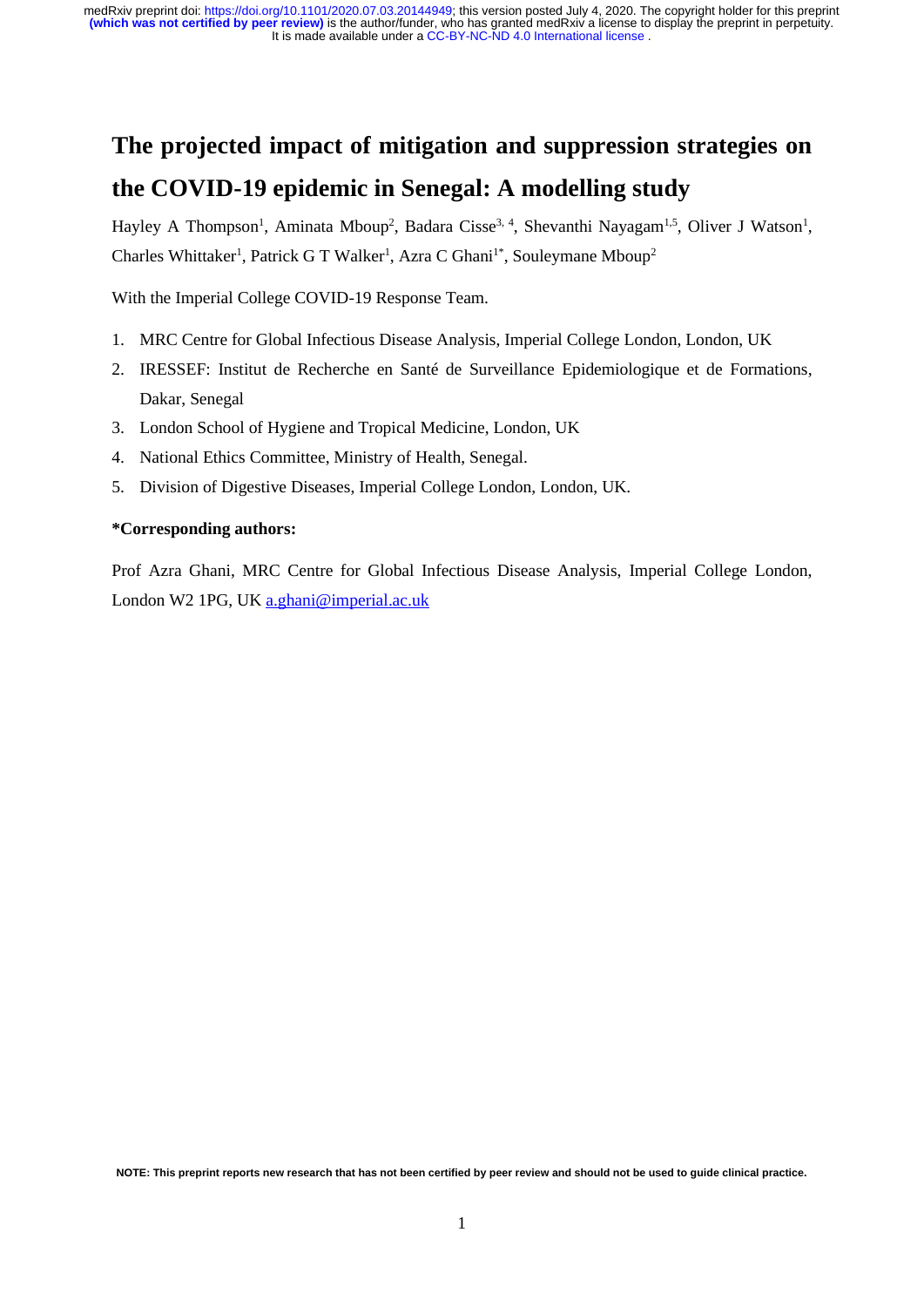### **Abstract**

### **Background**

Physical distancing measures that reduce social contacts have formed a key part of national COVID-19 containment and mitigation strategies. Many Sub-Saharan African nations are now facing increasing numbers of cases of COVID-19 and there is a need to understand what levels of measures may be required to successfully reduce transmission.

### **Methods**

We collated epidemiological data along with information on key COVID-19 specific response policies and health system capacity estimates for services needed to treat COVID-19 patients in Senegal. We calibrated an age-structured SEIR model to these data to capture transmission dynamics accounting for demography, contact patterns, hospital capacity and disease severity. We simulated the impact of mitigation and suppression strategies focussed on reducing social contact rates.

### **Results**

Senegal acted promptly to contain the spread of SARS-CoV-2 and as a result has reduced the reproduction number from 1.9 (95% CI 1.7-2.2) to 1.3 (95% CI 1.2-1.5), which has slowed but not fully interrupted transmission. We estimate that continued spread is likely to peak in October, and to overwhelm the healthcare system with an estimated 77,400 deaths (95% CI 55,270-100,700). Further reductions in contact rates to suppress transmission  $(R_1 < 1)$  could significantly reduce this burden on healthcare services and improve overall health outcomes.

### **Conclusions**

Our results demonstrate that Senegal has already significantly reduced transmission. Enhanced physical distancing measures and rapid scale up of hospital capacity is likely to be needed to reduce mortality and protect healthcare infrastructure from high levels of demand.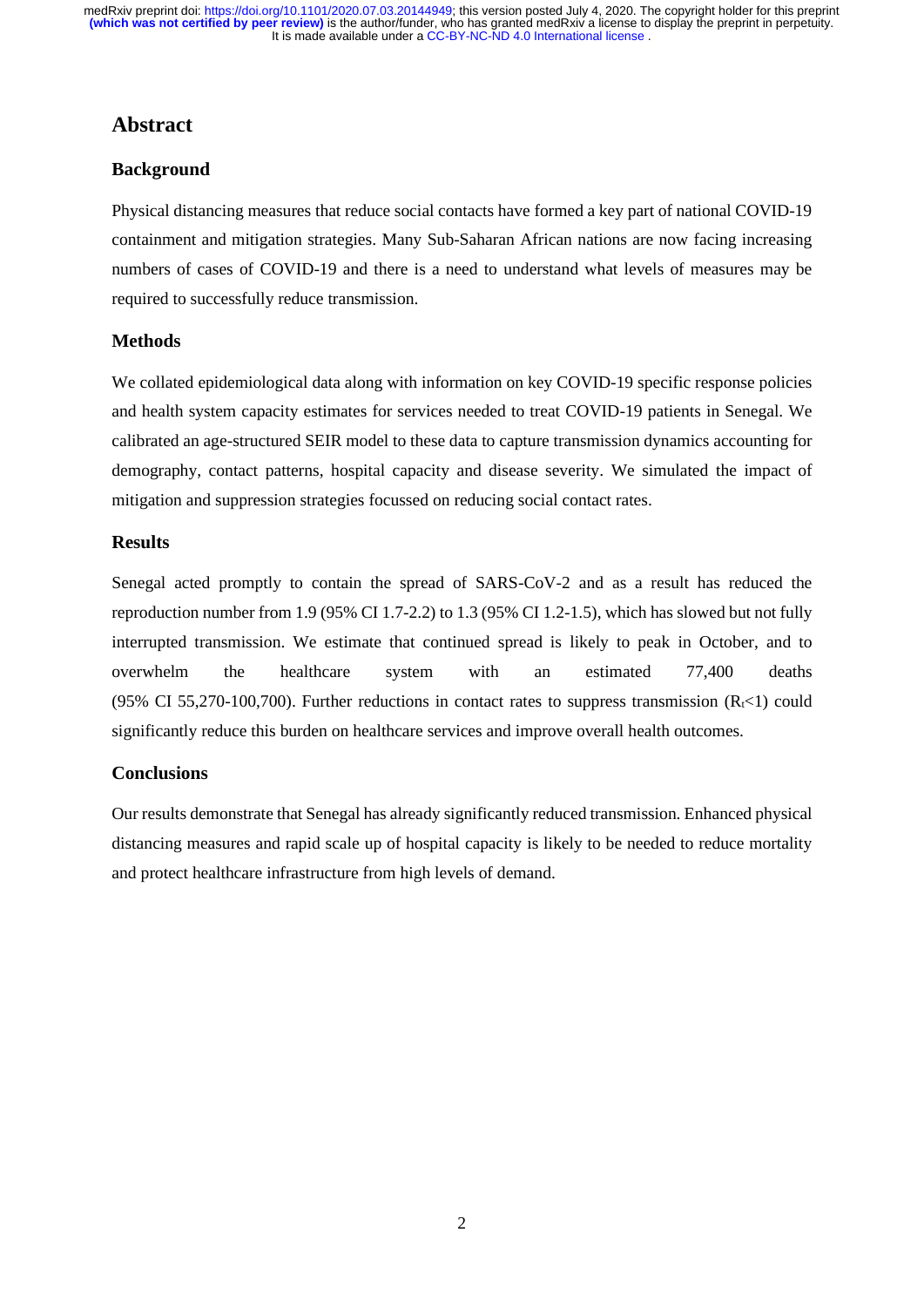### **Background**

COVID-19 disease, caused by the SARS-CoV-2 virus, represents an unprecedented public health emergency. Since the emergence of the virus in China at the end of 2019, worldwide spread has been rapid, with 7,823,289 cases and 431,541 deaths reported as of 15<sup>th</sup> June 2020.<sup>1</sup> The growing burden of COVID-19 in Sub Saharan Africa (SSA) is of particular concern given the relative lack of availability of healthcare. Experience to date has highlighted the substantial pressure COVID-19 epidemics place on health systems, leading to huge demand for therapeutic oxygen and mechanical ventilators, sufficient to overwhelm even comparatively well-resourced settings such as the US where there are an estimated 20-31 intensive care unit (ICU) beds per 100,000 people. In contrast, recent estimates suggest less than 1 ICU bed and 1 ventilator per 100,000 people across SSA. 2

In Senegal, following the identification of an imported case, the government set up a response plan covering the period February to July 2020 with several modular phases depending on the epidemiological situation at the time. As of 15<sup>th</sup> June, Senegal had recorded 5,173 confirmed cases, making it the fourth worst affected country in the Western African region.<sup>3</sup> Prevention and control measures taken have included closure of the international airport (20<sup>th</sup> March) and the declaration of a state of emergency (23<sup>rd</sup> March) which included the closure of schools and mosques, banning of large public gatherings, travel restrictions and strengthening control over borders.<sup>4</sup> In addition, funding for a multisectoral surveillance action/response plan was established. This plan aims to encourage people to adopt the right behaviours through communication strategies but also to strengthen the health system and initiate processes for monitoring activities. Initial testing was slow to scale-up, but now includes testing at health-centres and in the wider community in identified geographical hotspots, alongside contact tracing with isolation of confirmed symptomatic and asymptomatic cases, a total of 62,763 tests have been conducted since early March.<sup>3</sup>

Previous modelling work has highlighted that despite the younger populations in SSA, a combination of lower quality healthcare and large intergenerational family structures could result in significant morbidity and mortality unless the epidemic is swiftly brought under control.<sup>5,6</sup> Whilst generic insights can be obtained from such modelling, country-specific models can be helpful during the early phase of the epidemic in order to guide changes in public health policy. Studies that have examined the potential epidemic trajectory in Senegal specifically are limited, with only two studies published that consider the current emergency measures and their impact on the transmission of the virus.<sup>7,8</sup> Both of these studies estimate a significant final epidemic size with between 25-50% of the population infected, however neither of these studies address the impact that health systems capacity can have on COVID-19 related mortality.5,7 Here we describe the current epidemiological situation using data collected from across the country. We calibrate a dynamical model of COVID-19 transmission to these data to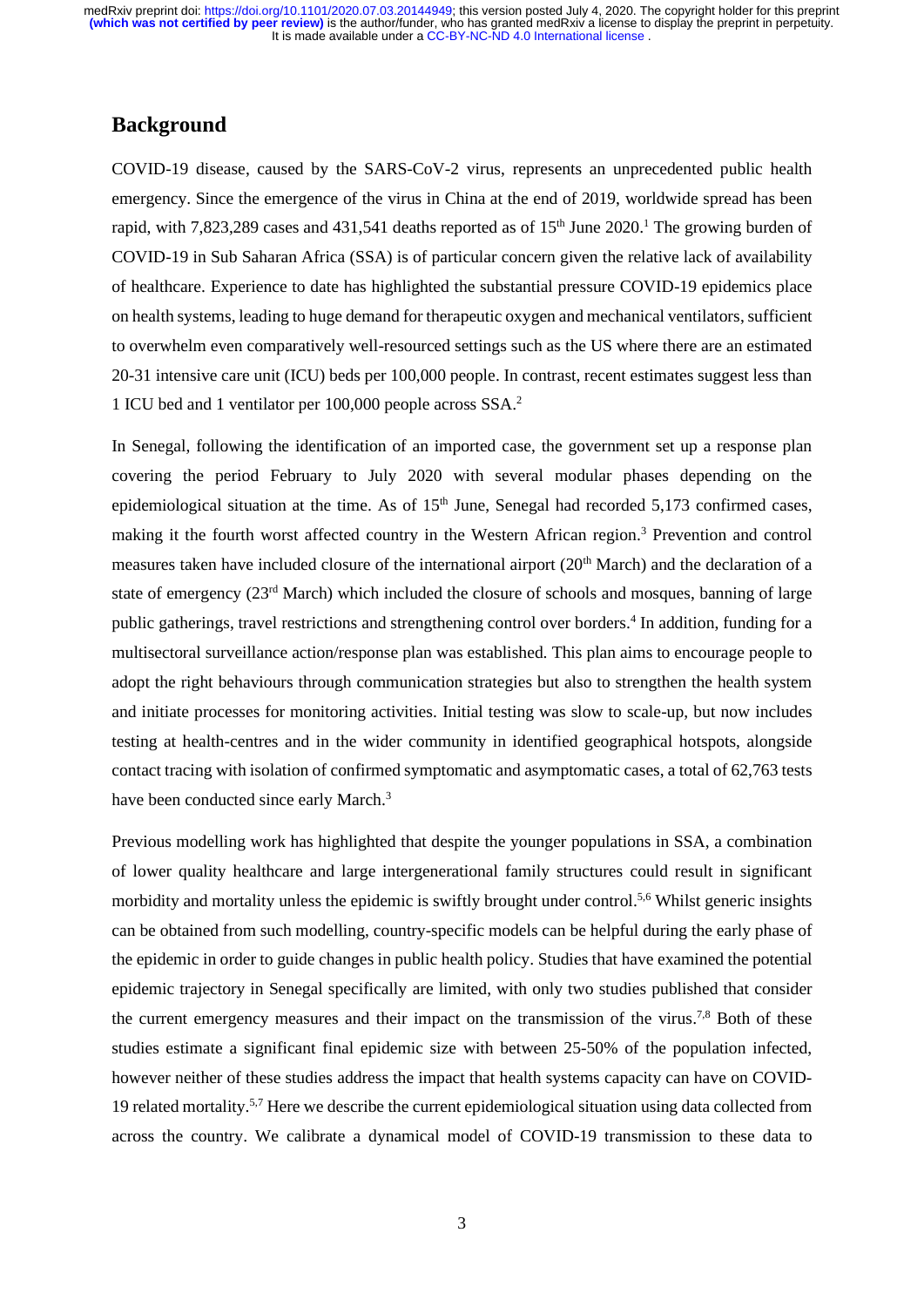investigate the potential impact of different mitigation and suppression strategies on mortality and health system capacity and explore possible future trajectories of the still nascent epidemic in Senegal.

### **Methods**

### **Epidemiological Data and Statistical Analysis**

We use daily COVID-19 data collated by the Ministry of Health.<sup>3</sup> To estimate the growth rate of the epidemic, we fit a log-linear model to daily reported case numbers from the period of early exponential growth  $(17<sup>th</sup>$  April to  $16<sup>th</sup>$  May). The growth rate from the early phase of an outbreak can be linked to the initial reproduction number.<sup>9</sup> We used the R package early R to estimate the reproduction number during the early phase of the outbreak in Senegal, noting we are using the date of a reported case as symptom onset data is not available.<sup>10,11</sup>

### **Mathematical Model**

We use a stochastic age-structured SEIR model (Additional file 1: Figure S1) described in Walker *et al,* available in the form of an R package. <sup>6</sup> The model explicitly captures passage through different healthcare settings and includes both age-specific patterns of mixing (derived from contact surveys carried out in SSA and disease severity.<sup>12,13</sup> In brief, upon infection, individuals enter a period of latent infection, after which they either develop mild infection (symptomatic or asymptomatic) or severe disease (pneumonia or acute respiratory distress) that requires hospitalisation. Severe cases either require treatment with high-pressure oxygen (captured here as hospital beds) or develop more severe disease that requires intensive care treatment and mechanical ventilation (captured here as ICU beds). The probabilities of an infected individual developing mild infection or severe disease are age dependent and based on estimates of the age-specific severity of COVID-19 from China and the UK.<sup>13</sup> All those who recover from infection are assumed to be immune to re-infection for the duration of the epidemic. Within the model, hospital and ICU bed occupancy is dynamically tracked, with infected individuals requiring care assigned to either receive or not receive a bed based on those available at the given timepoint. Not receiving the appropriate care due to healthcare capacity being exceeded is assumed to increase the risk of mortality (Additional file 1: Figure S2, Table S1). To capture the impacts of a potentially weaker healthcare system on treatment outcomes we model the probability of dying across all age groups in non-severe cases that require and receive hospital treatment with high pressure oxygen as 20-30%, and 60% if this oxygen support is not available (Additional file 1: Table S1). See Walker *et al* for full model description. <sup>6</sup> To parameterise capacity constraints, we use local estimates of healthcare capacity – of which there are 407 general hospital beds with oxygen supply and 35 ICU beds with mechanical ventilation available in the 5 major hospitals in Senegal.<sup>14</sup>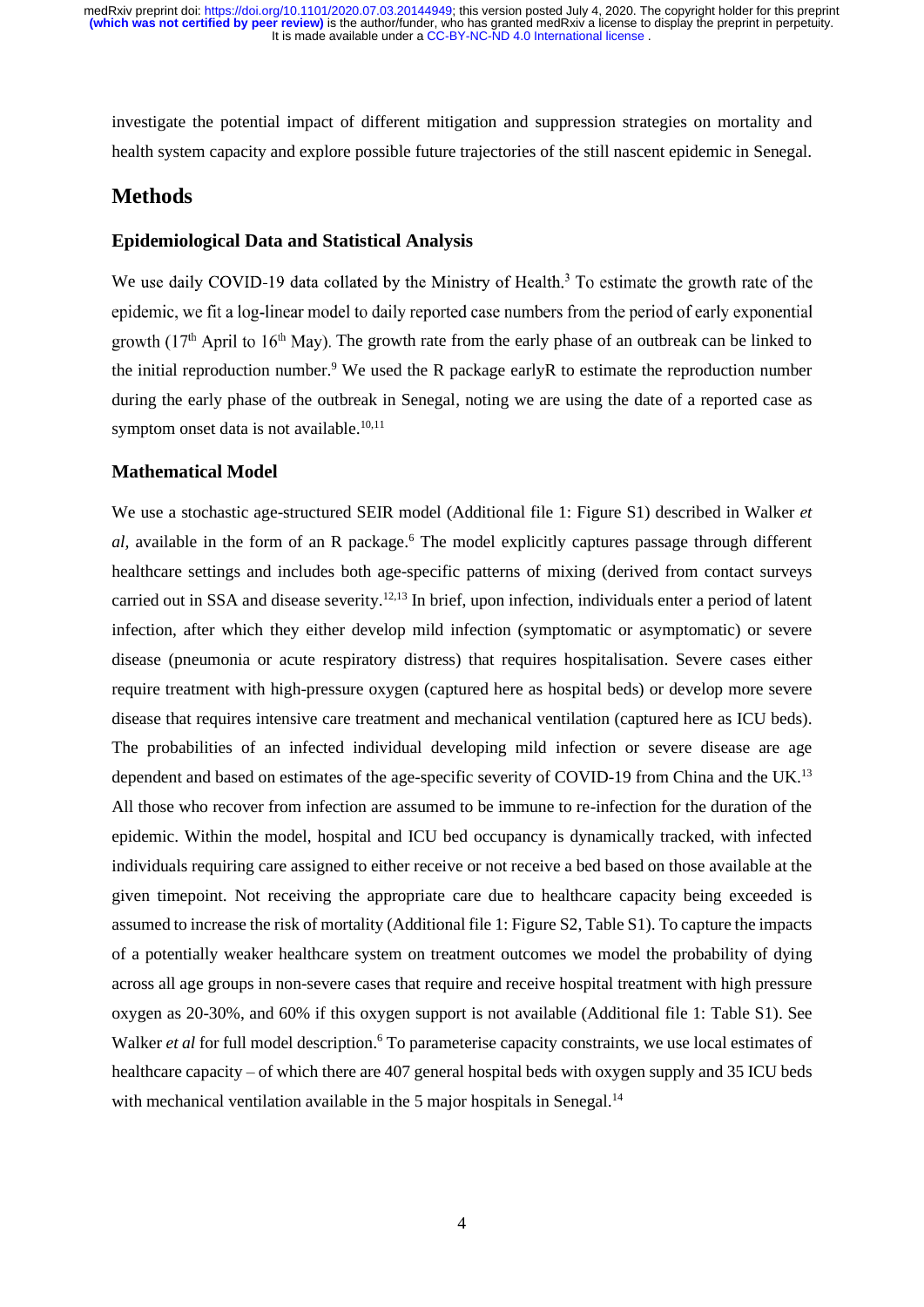### **Model Fitting**

The model was calibrated to the time series of reported deaths in Senegal. We assume reported deaths provide the best indication of the stage of the epidemic. However, given that there is likely to be undocumented deaths in the community, we account for this by assuming a 50% death ascertainment rate. At the time of calibration (15<sup>th</sup> June) reported deaths totalled 64. The stochastic model is fit to the daily deaths using a particle filter grid search and by allowing two parameters to vary; the start date of the epidemic and the initial  $R_0$  in the absence of interventions (See Additional file 1: Supplementary methods, for full description).

Given the emergency measures that were enacted on 23<sup>rd</sup> March across Senegal, Google surveys show that there have been significant reductions in movement. <sup>15</sup> By equally weighting the relative contributions of work and social changes relative to movements in early February we estimate an average 33% reduction in contacts as a result of the state of emergency (Additional file 1: Figure S3A). To reflect the changes movement patters will have on social contacts, we introduce a time varying reduction in the baseline  $R_0$ . Given the limited evidence for increases in mobility data to associate proportionally with increases in transmission we assume that  $R<sub>t</sub>$  does not change in response to the recent increases in movement patterns we have observed in the Google data.<sup>16,17</sup> A sensitivity analysis is presented in Additional file 1: Figure S3B where we highlight the poorer model fit resulting if we assume proportional increases between movement and  $R_t$  after the  $5<sup>th</sup>$  May.

All analysis was performed using R version 3.6.3.<sup>18</sup>

### **Model Projections**

Following model fitting we examine a range of different intervention scenarios. In all forward projections, we implement new interventions from the date of calibration and run simulations for 2 years. We initially consider 4 scenarios that incorporate a range of assumptions regarding the degree of reduction in contacts (33% as our current estimate of the average effect of emergency measures and an enhanced reduction to 60%) and the period over which these reductions are sustained (3 months or indefinitely) (Table 1). Note that the 60% reduction in contacts is expected to translate to  $R_{\rm r}$  given our estimates of  $R_0$  for Senegal (see Results) whereas the 33% reduction would keep  $R_1 > 1$ .

Given that longer-term suppression strategies are challenging to maintain, we also considered 3 further scenarios in which an initial period of suppression is followed by short periods of reduced contact rates to avoid health systems becoming overwhelmed (Table 1). We examine the impact of these interventions on estimated infections, deaths, and demand for hospital services.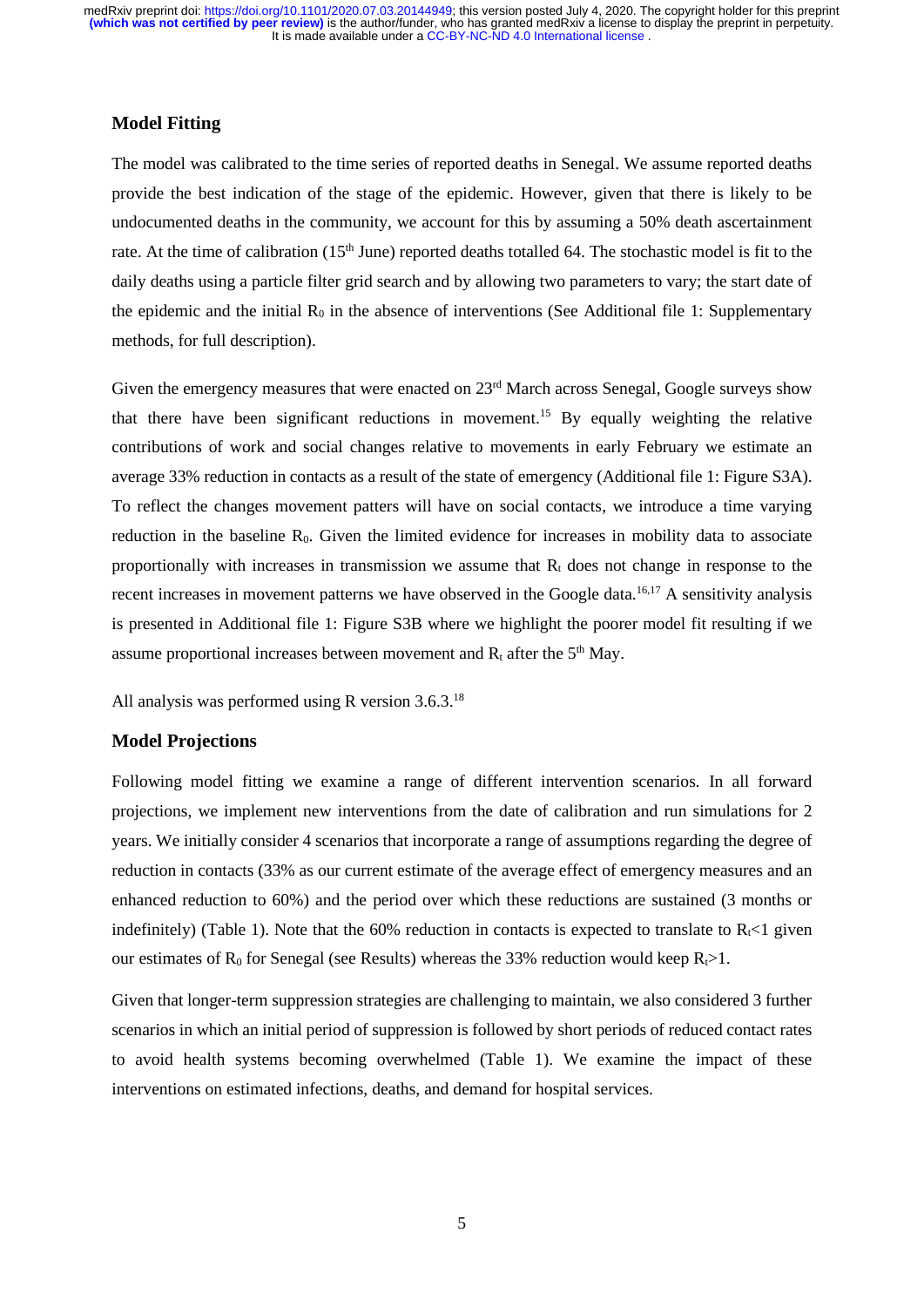### **Results**

### **Current Epidemiological Situation**

The first case of COVID-19 was reported in Senegal on 2<sup>nd</sup> March, on 2<sup>nd</sup> April, the first death was reported. As of  $15<sup>th</sup>$  June, there have been a total of 5,173 cases (Figure 1A) and 64 deaths, the majority of whom reported other underlying health conditions. Over time the distribution of cases reported has changed with the majority of cases classified as locally acquired by the  $15<sup>th</sup>$  June with 4,473 (86%) cases detected through contact tracing, 574 (12%) identified with no known epidemiological link and 126 (2%) cases reported as importations, with the majority of these cases (2894, 56%) reported in Dakar (Figure 1B). Similar proportions of cases have been reported in males (52%) and females (48%) and the highest proportion of cases are reported from those aged 20-39 years old (Figure 1C). 22 cases were being treated in critical care with most reported cases either exhibiting mild symptoms or asymptomatic, likely reflecting the primary detection route via contact tracing. This case distribution may also partly explain the relatively young age distribution of cases presenting in Senegal thus far.<sup>3</sup>

Using reported cases, we estimate a doubling time of 7·7 days (95% CI 6·2–9·9) based on a fitted growth rate of 0·09 per day (95% CI 0·06–0·11). Under an assumed serial interval of 6·5 days this translates to an estimate of  $R_t$  of 1.3 (95% CI 1.2–1.5).<sup>19</sup> Such estimates are however, highly sensitive to the testing policy and therefore this may be biased. Furthermore, this estimate represents an average reproduction number over the early period of the epidemic, which will incorporate both the underlying  $R_0$  and the impact of early interventions.

Following model fitting our best estimate of the start date of the epidemic is  $18<sup>th</sup>$  February with a baseline R<sub>0</sub> estimate of 1·9 (95% CI 1·7-2·2) (Figure 2A), which following the introduction of the emergency measures reduced to  $R_t=1.3$  (95% CI 1.2–1.5). This estimate is in line with the estimate from the raw case data which only captures growth after the introduction of measures. Based on the 64 reported deaths used to calibrate the model we estimate that 37,603 (95% CI 26,565–53,571) people will have been infected with SARS-CoV-2 between  $25<sup>th</sup>$  February and  $15<sup>th</sup>$  June. It is important to note that approximately 50% of these infections are likely to have been asymptomatic. <sup>13</sup> With 5,173 cases reported up to 15<sup>th</sup> June, we estimate a national infection ascertainment fraction of 13.8% (95% CI 9·8%-19.4%). Importantly there is considerable uncertainty around our estimates and all future projections, given the small number of deaths reported to date Figure 2.

Our estimates of the age distribution of all infections to date are similar to those reported (Figure 1C & Additional file 1: Figure S4A) suggesting that the age-based contact patterns driving the underlying attack rate in our model are appropriate for this setting. Based on our understanding of the severity of infection by age from China and Europe, we predict that severe cases requiring hospitalisation will disproportionately affect older age groups (Additional file 1: Figure S4B). This is consistent with the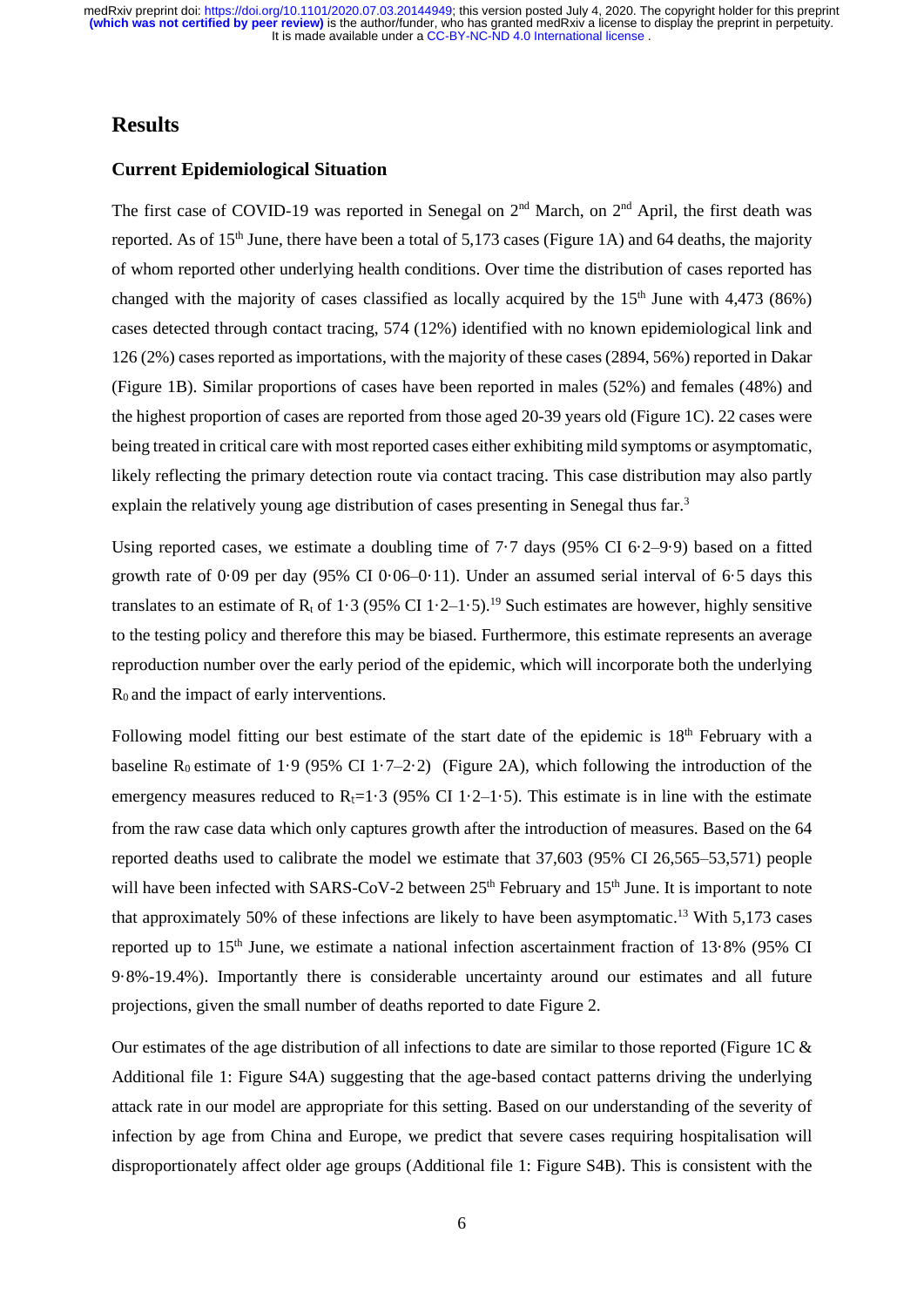deaths that have occurred in older age-groups, with 77% of all deaths reported from those aged over 60 by 15th June. 20

#### **Future Scenarios**

Figure 3 shows the potential epidemic trajectories under the first four scenarios. Under scenario 1 we predict a significant epidemic which peaks in October. This is because we estimate that  $R_t$  currently remains above 1. Such a scenario is predicted to result in healthcare capacity being overwhelmed for much of the epidemic, resulting in significant morbidity with an estimated 77,400 deaths (95% CI 55,270-100,700) by the end of the epidemic (Figure 3, Table 2).

If contact rates can be reduced by 60% compared to pre-epidemic levels (representing an additional 40% reduction on top of the average estimate from control measures to date) then the short term increases in cases would be much less rapid. If this level of suppression can be maintained (scenario 3), then we predict very few infections and deaths and healthcare demand would remain within capacity. The sustainability of such measures are crucially important – under the scenarios considered here, relaxation of reductions in contacts (scenarios 2 and 4) leads to rapid resurgence of the virus, resulting in substantial secondary peaks in the epidemic (Figure 3). In all scenarios apart from long-term suppression (scenario 3), the demand for hospital ad ICU beds is predicted to exceed current capacity which would need to increase up to 40 and 36 times respectively to meet the peak demand predicted in the worst-case scenario (Table 2).

Given these future scenarios and the current healthcare capacity we predict that substantial periods of time would need to be spent under suppression to relieve the demand on a fragile healthcare system. However, maintaining such an intense level of suppression is likely to have significant impacts on the local and national economy. We therefore additionally considered scenarios in which periods of suppression are triggered by healthcare demand or are less severe in their contact reductions.

Under these assumptions, we predict that periods of monthly suppression and a reduction in contacts outside of suppression could ease the pressure on the healthcare system and reduce deaths substantially (Figure 4, Table 2). In Scenario 5, given the current limited ICU capacity, suppression would need to be triggered at low incidence (six new cases requiring ICU care, sensitivity analysis to the trigger choice is shown in Additional file 1: Figure S5), and combined with enhanced suppression periods with a 75% reduction in contacts, to keep both general hospital and critical care services within capacity. Following these periods of enhanced month-long suppression, we estimate that it would take around 70 days to trigger the subsequent suppression period. This results in an additional 5-months of suppression, which will increase if post suppression contacts return to pre-epidemic levels (Additional file 1: Figure S6).

Instead if contact reductions can be maintained at an intermediate level (scenario 6) we predict that demand for healthcare services remain below capacity (Figure 4). Given that  $R_t$  hovers around 0.95 in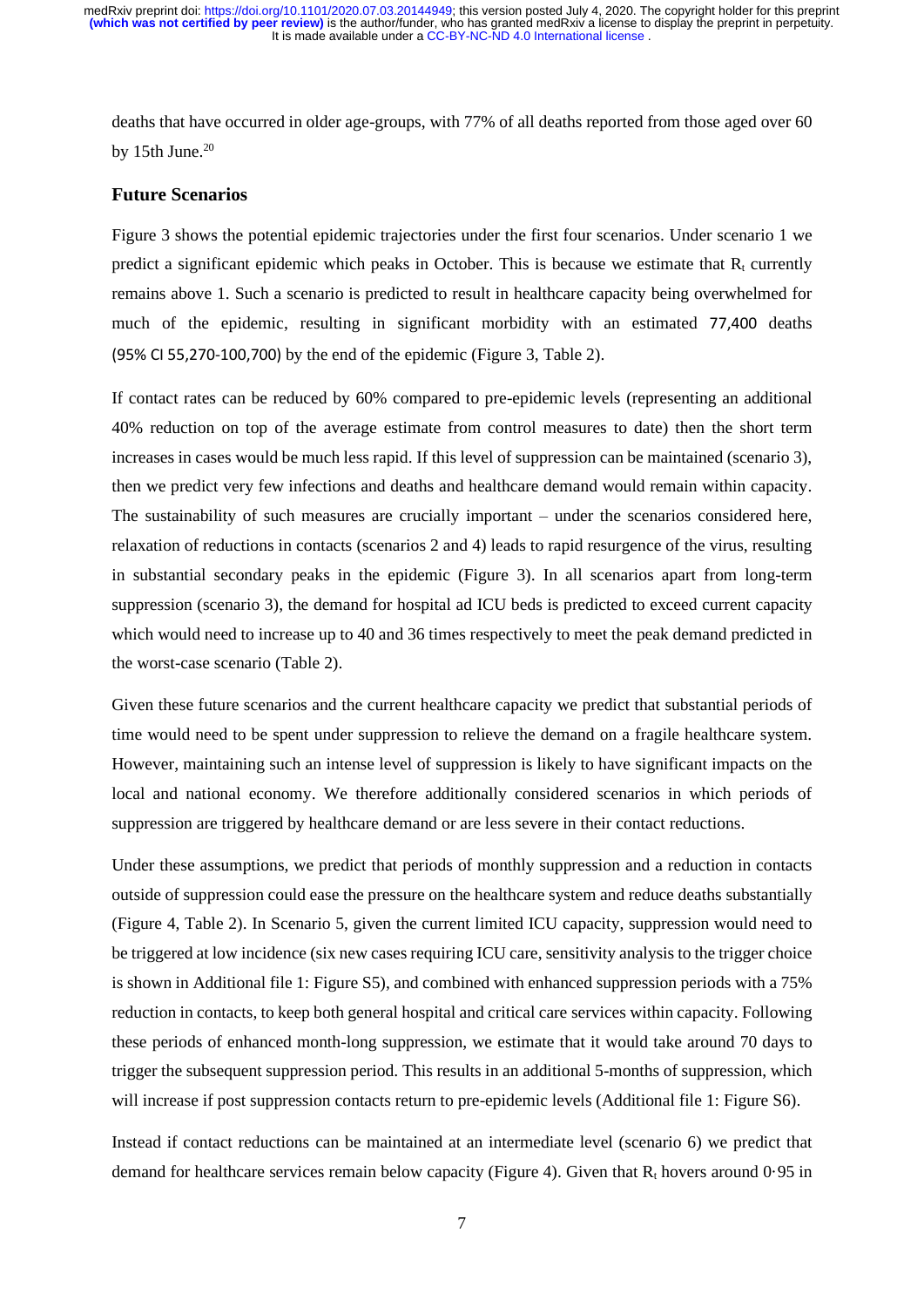this scenario, this would protect the healthcare system and control transmission following the initial suppression period (Table 2). Finally, if following 3 months of suppression, contact patterns return to their current levels under the emergency measures (scenario 7), we predict a significant resurgence in cases and deaths (Table 2).

Age disaggregated proportions of hospitalised cases, and deaths are shown in Additional file 1: Figure S8 and Figure S9 respectively for all scenarios modelled. Whilst we predict that the burden of COVID-19 mortality will disproportionately affect the oldest age groups, we also note significant excess burden in those aged 30-60 (Additional file 1: Figure S7 & Figure S9). This is predicted to occur because of our assumptions regarding lower quality healthcare in this setting combined with an overall low capacity of hospital beds to match the required demand. For comparison Additional file 1: Figure S9B shows the distribution of deaths assuming the same quality care as in China, Europe and the US. Thus, scenarios that avoid capacity being overwhelmed are predicted to be particularly beneficial for the 30- 60 age-group who remain at risk of exposure and for whom a significant subset are likely to require oxygen support.

### **Discussion**

Our results indicate that, through prompt action, Senegal has managed to significantly reduce transmission of SARS-CoV-2. Despite this, because we estimate the reproduction number remains above the threshold value of 1, there remains the potential for a severe epidemic that could overwhelm local health services and result in substantial excess mortality. A large driver of these mortality estimates is the explicit inclusion in the model of hospital capacity constraints to treat severe infections. In our model this leads to large excess deaths especially in younger age groups. Current trends in hospital bed occupancy from Senegal suggests that capacity is already close to being exceeded. For example, in Dakar on 2<sup>nd</sup> June 98% of hospital beds were already occupied by COVID-19 patients.<sup>21</sup> However, it is important to note that these scenarios are highly uncertain, and future trajectories will therefore very much depend on both the measures adopted and the impact that relaxing measures has on SARS-CoV-2 transmission, which will become clearer in the coming months.

Several commentaries have pointed to the reported slower growth of the COVID-19 epidemic across many African nations, which might be due to the early introduction of emergency measures or as yet uncharacterised differences.<sup>8,22,23</sup> Given the trends observed to date we also predict slower growth with the epidemic peaking in October. However, due to the low levels of healthcare capacity, all but the most stringent scenarios considered predict that capacity to treat severe patients will be overwhelmed and incur significant excess mortality. In this context, using the time "bought" by suppressive measures to increase the availability of healthcare relevant to COVID-19 treatment, especially oxygen concentrators to treat those patients who do not require mechanical ventilation, will be invaluable to reduce poor patient outcomes. Senegal has already begun increasing its capacity to provide beds to mild patients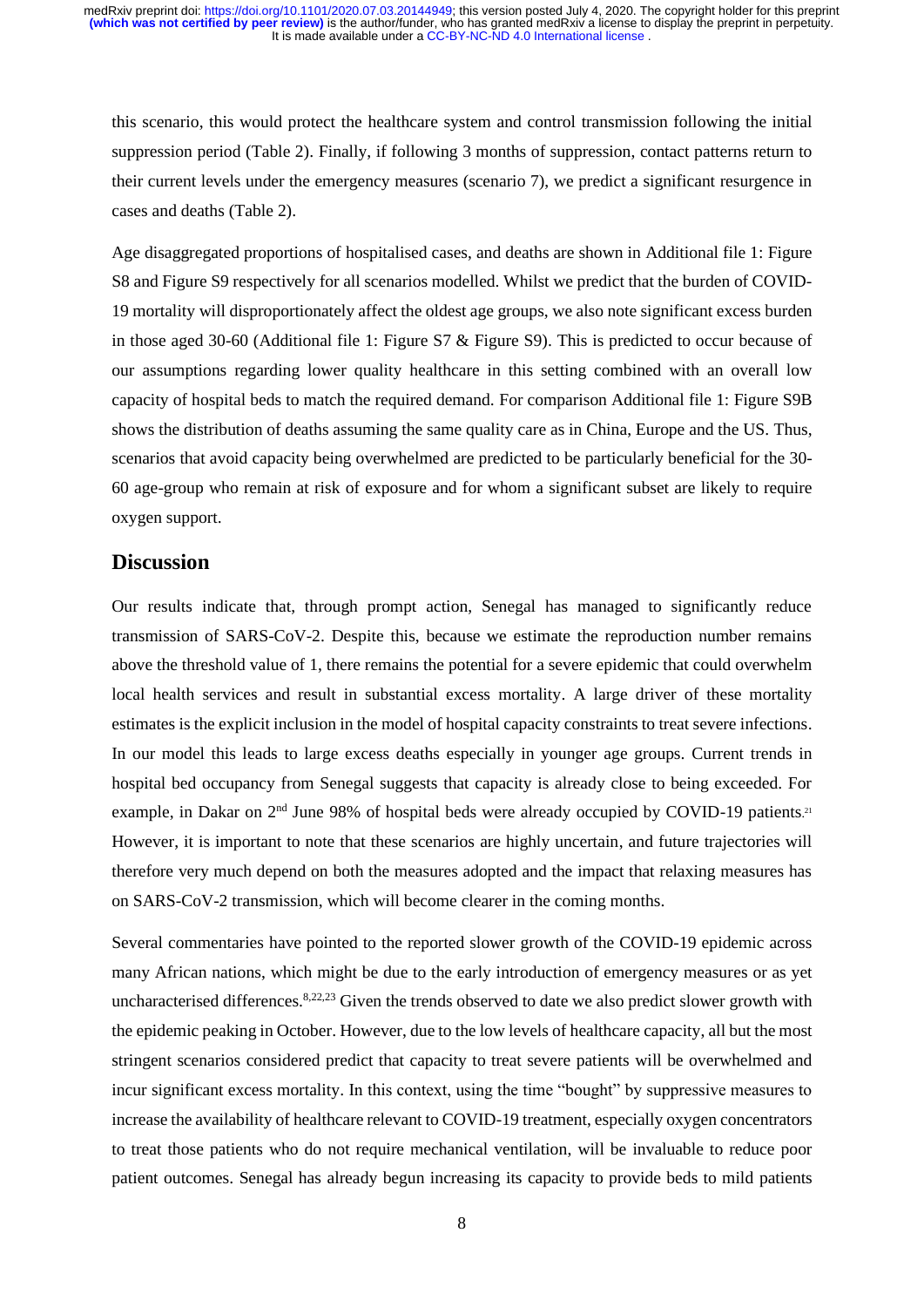and have repurposed hotels to allow for isolation of identified cases not requiring care.<sup>24</sup> As patient numbers continue to rise in Senegal, rapidly addressing shortages to treat patients will be vital.

Without substantial surges in healthcare capacity, our results suggest that periods of triggered suppression in conjunction with extensive social-distancing outside of suppression periods may be required to minimise deaths from COVID-19. However, we note that triggered suppression will require a highly co-ordinated surveillance and hospital network and its feasibility will also be determined by levels of access to healthcare. As such reductions in transmission need not involve widescale restrictions, but rather could be achieved by locally triggered physical distancing as has been undertaken in much of Asia.<sup>25</sup> Whilst these measures will help control COVID-19, the effects of long-term suppression will have economic and social implications for communities, with impacts likely to be concentrated in the poorest and most vulnerable groups. <sup>26</sup> Disruption to health systems due to COVID-19 and the associated impact on other disease programmes such as malaria and TB is another important concern. 27,28 The practicality of implementing even localised restrictions is therefore likely to be challenging and the ability for many populations to effectively social distance (e.g. working-fromhome) and engage in infection prevention and control practices (e.g. handwashing) remains a major challenge in the context of overcrowding, poverty and stratification of manual labour towards the poorest. 26,29

There are alternative strategies available however to mitigate these potential impacts. In this analysis we have focussed only on interventions relating to reducing population contact patterns– we do not consider the role of other interventions such as increased testing rates, widescale contact tracing and isolation activities. Such interventions also have a place in a comprehensive response plan to COVID-19 and could reduce the need for suppression/high levels of physical distancing if implemented at scale and in a proactive manner.<sup>30-32</sup> At the current time many African nations, including Senegal, are scaling up their testing capacity.<sup>3</sup> However, current levels are not yet on the scale of many of the countries pursuing aggressive testing as a control strategy.<sup>33</sup> In addition, trials have begun on a rapid diagnostic test, which if the sensitivity and specificity are high enough could be important for countries in Africa with limited laboratory capacity.<sup>34</sup>

Several other modelling studies have come to similar conclusions in other LMIC settings.<sup>5,6</sup> Of note, our estimates of the current  $R_t$  in Senegal and hence total infections are similar to those in a recent study modelling SARS-CoV2 transmission in several African countries which estimated  $R_0$ =2·4 (95% CI 2·1-2·7) and Rt=1·5 (95% CI 1·0-2·0) using a method which compared efficacy of interventions against those in South Korea. <sup>7</sup> Our projections of future burden are, however, substantially higher than a recently published study of likely COVID-19 burden in Africa, in which total future infections and deaths in Senegal are 3,937,580 (25% of the modelled population) and 2,225 respectively (representing an infection fatality ratio of 0.057%).<sup>8</sup> Whilst there are many differences in methodological approach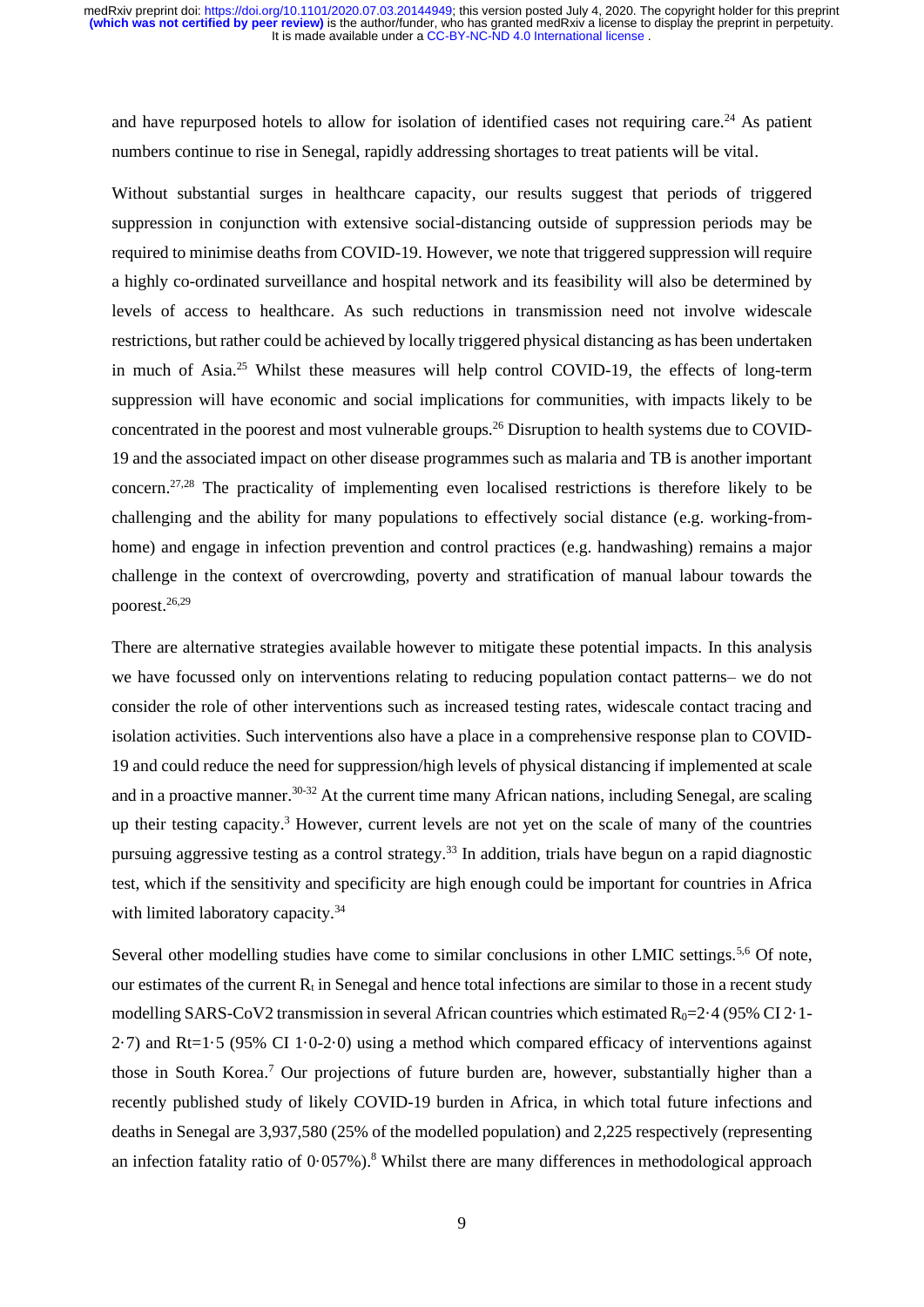between the two studies, the key driver of their substantially lower estimates is the a priori assumption that African populations are less susceptible to both infection itself, and its downstream sequelae, based on both a "socio-ecological index" and "vulnerability index". Although the elements of these indices (household size, urbanicity, slum populations, weather, connectedness, sanitation, co-morbidities) are all factors that are relevant to transmission, the indices were not validated against observed epidemic trajectories of SARS-CoV-2 transmission nor other similar respiratory infections. Whilst the spread of any respiratory pathogen is likely to be slower in rural areas compared to urban areas (as has been observed, for example, in the U.S), we are not aware previous examples of complete protection from respiratory pathogens on the basis of these factors other than in the most isolated communities and hence any such assumptions should be treated with caution.<sup>35</sup>

There are several limitations to the analyses presented here. Firstly, we rely on reported deaths to calibrate the model and estimate  $R_0$  and how it changes in response to control measures. Due to the low number of deaths, all scenarios presented here are highly uncertain and this needs to be borne in mind. In addition, the extent of under-reporting of deaths from COVID-19, and how it varies across the country, remains unclear. Here, we assume a 50% death ascertainment rate; whilst our results are sensitive to the extent of under-reporting assumed, they do not qualitatively change our conclusions surrounding healthcare capacity exceedance and the need for more stringent control measures. Given the small number of deaths to date, we only undertook this analysis at a national level; however it is clear from the geographical concentration of cases that there will likely be regional differences in the scale of individual outbreaks, as we have seen in other countries experiencing more advanced epidemics, and therefore further work will be need to understand regional trends and as such adapt policy to local needs. Additionally, we currently use Google mobility data to estimate the impact of emergency measures on contact patterns. While mobile phone coverage in Senegal is increasing annually, penetration throughout the population remains low. In 2018 only 34% of the population owned a smartphone with internet access compared to around 82% in the United Kingdom.<sup>36</sup> Systematic biases in mobile ownership – either by location (urban vs rural) or by income strata could therefore lead to inferred contact patterns not being representative of the wider population. Finally, important to note is that our current estimates of the severity of COVID-19 rely on data from high income countries where patterns of comorbidities relevant to COVID-19 are likely to differ.<sup>6,13,37</sup> Understanding how patterns of comorbidities will shape the age-profile of COVID-19 severity in lower-income countries will be crucial to generating more refined estimates of the burden these settings are likely to face.

Our study highlights how in the absence of efficacious pharmaceutical interventions, longer term physical distancing and suppressive measures may be needed to prevent a significant COVID-19 epidemic in Senegal.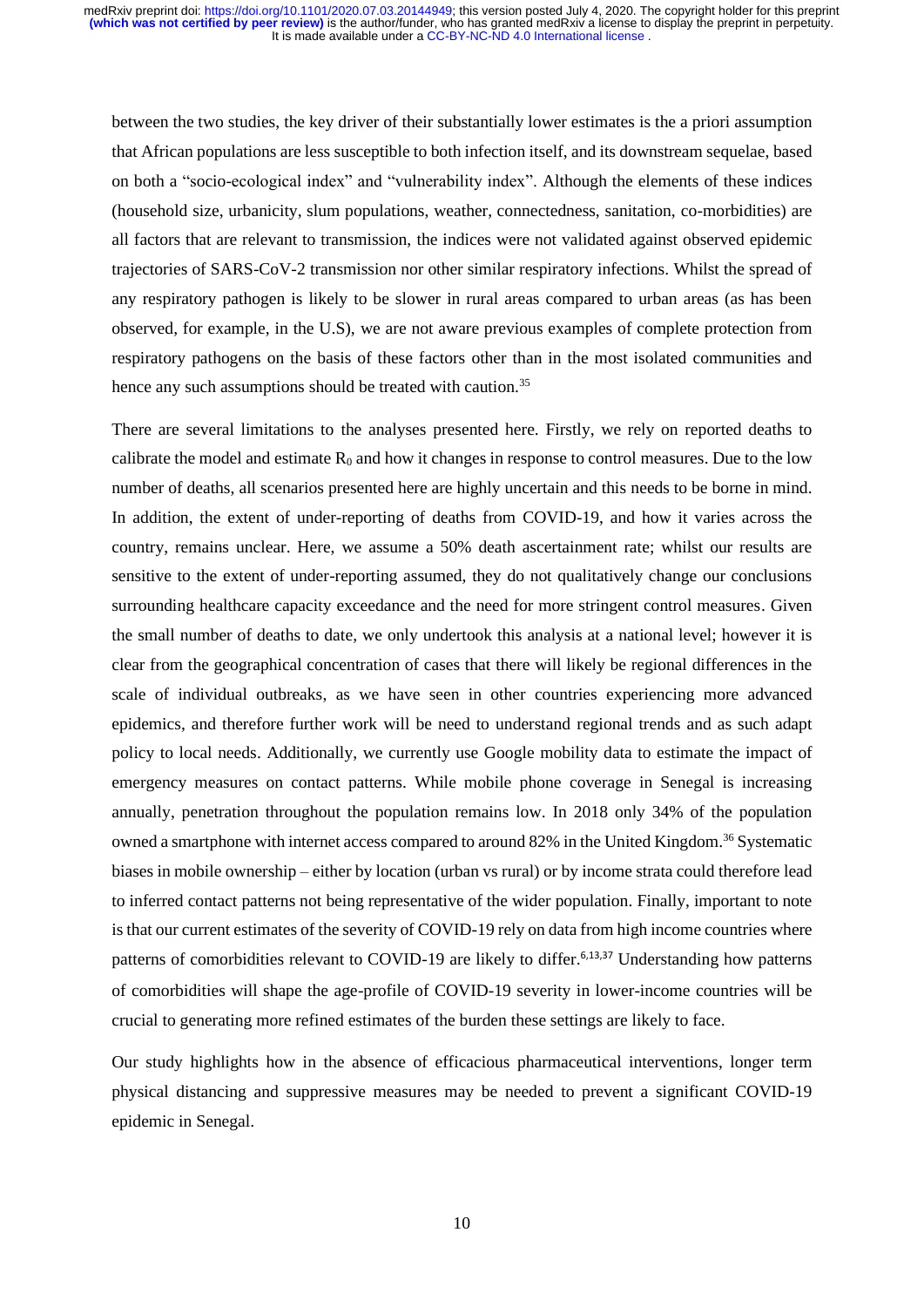### **Conclusions**

In this work we have accounted for the current sets of emergency measures in place in Senegal along with healthcare capacity constraints and age-specific patterns of COVID-19 severity to provide longterm projections of the potential epidemic dynamics. Importantly, we highlight that the current measures to date have successfully slowed the rate of transmission in Senegal and highlight the potential trajectories of the epidemic if the current policy is relaxed or enhanced. Our estimates of the impact of the COVID-19 epidemic in Senegal along with earlier studies highlight a consideration for the evaluation of continued and enhanced physical distancing measures and the scale up of the healthcare system to cope with increasing levels of COVID-19 patients. These estimates are therefore crucial to enable countries to make informed decisions with regards to their response policy. In addition this work highlights that we still require close and careful monitoring of the situation in Senegal and other Sub-Saharan African countries to be able to refine our estimates as more data is made available and, to crucially understand the impacts of complex disease burdens among other factors on the severity of COVID-19 in the region.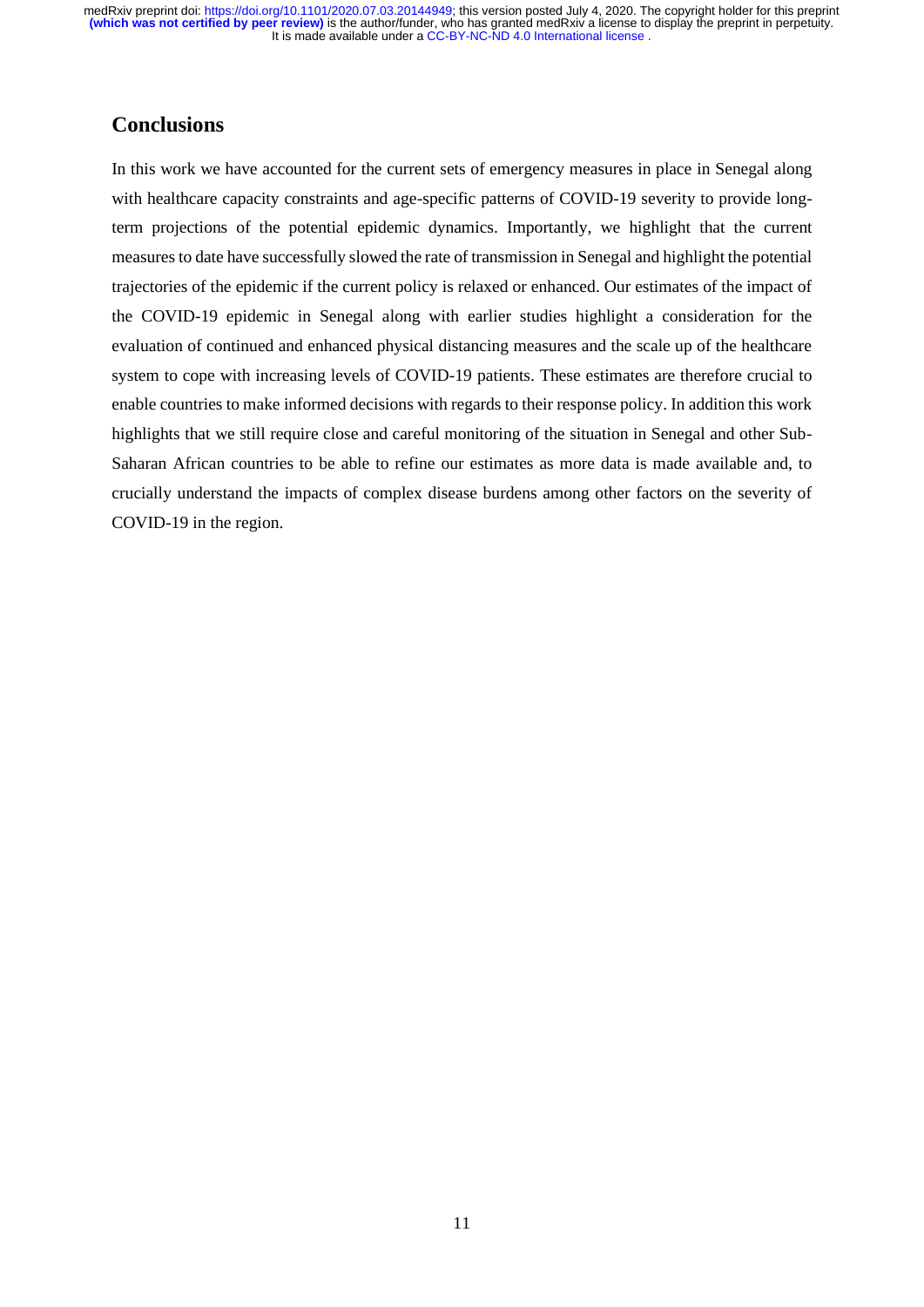### **Availability of data and materials**

The model structure used in this analysis is available in the form of an R package *squire* available from [https://mrc-ide.github.io/squire/.](https://mrc-ide.github.io/squire/) Publicly available data was used to calibrate the model including key epidemiological data from the Ministère de la Santé et de l'Action Sociale of Senegal, whose dashboard can be found at: [https://cartosantesen.maps.arcgis.com/apps/opsdashboard/index.html#/260c7842a77a48c191bf51c8b0](https://cartosantesen.maps.arcgis.com/apps/opsdashboard/index.html#/260c7842a77a48c191bf51c8b0a1d3f6) [a1d3f6](https://cartosantesen.maps.arcgis.com/apps/opsdashboard/index.html#/260c7842a77a48c191bf51c8b0a1d3f6) and Google COVID-19 community mobility reports [https://www.google.com/covid19/mobility/.](https://www.google.com/covid19/mobility/)

### **Competing interests**

The authors declare that they have no competing interests

### **Funding**

HAT and CW acknowledge support from an MRC DTP funding grant. OJW, PGTW and ACG acknowledge support from The Wellcome Trust and UK Department for International Development. PGTW and ACG acknowledge Centre support from the UK Medical Research Council. SN would like to acknowledge support from the MRC Centre for Global Infectious Disease Analysis (MR/R015600/1) and the Imperial BRC Centre. The funders had no role in the data collection, data analysis, data interpretation, or writing of the report.

### **Author Contributions**

HAT, AM, BC, SN, ACG and SM conceived the study. AM, BC, SM and HAT collected and analysed epidemiological data. OJW, CW, PGTW, ACG designed and developed model methodology and the associated R package used in this analysis. SM, AM, BC, SN provided guidance and data on the current situation of the epidemic in Senegal, the response policy and contextual information on the health system. HAT performed analysis and wrote the first draft of the manuscript and all authors contributed to the redrafting of the manuscript. The Imperial College COVID-19 Response Team were involved in developing the underpinnings of the COVID models, obtaining and analysing data used in its construction and parameterisation.

#### **Acknowledgements**

Imperial College COVID-19 response team.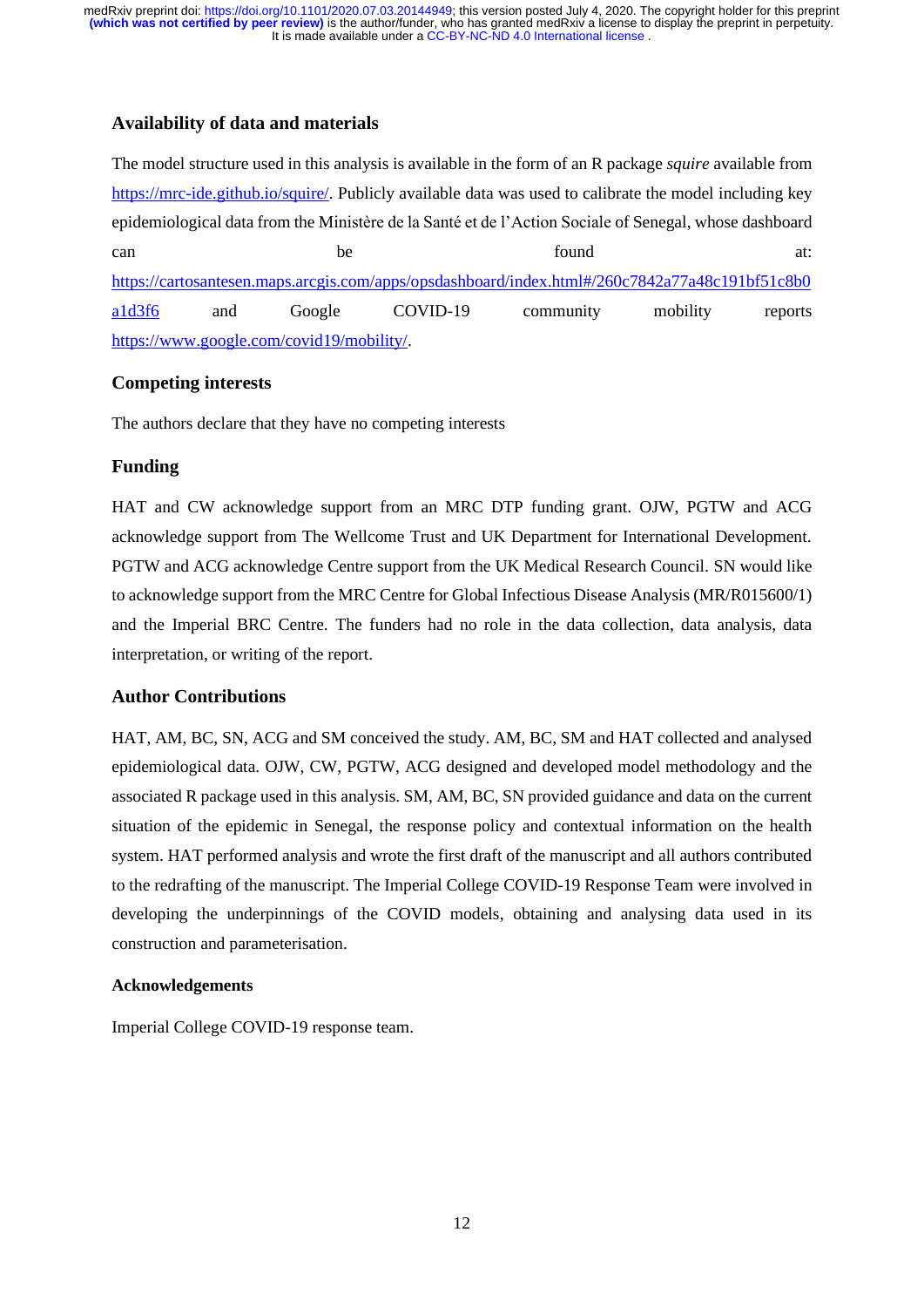## **References**

1. World Health Organization. Coronavirus disease (COVID-19) Situation Report - 147. 2020.

2. Houreld KL, David; McNeill, Ryan; Samuel, Granados. Virus exponses gaping holes in Africa's health systems. 2020. [https://graphics.reuters.com/HEALTH-](https://graphics.reuters.com/HEALTH-CORONAVIRUS/AFRICA/yzdpxoqbdvx/)[CORONAVIRUS/AFRICA/yzdpxoqbdvx/](https://graphics.reuters.com/HEALTH-CORONAVIRUS/AFRICA/yzdpxoqbdvx/) (accessed May 2020).

3. Ministère de la Santé et de l'Action Sociale. Situation du Covid-19 au Senegal 2020. [https://cartosantesen.maps.arcgis.com/apps/opsdashboard/index.html#/260c7842a77a48c191bf51c8b0](https://cartosantesen.maps.arcgis.com/apps/opsdashboard/index.html#/260c7842a77a48c191bf51c8b0a1d3f6) [a1d3f6](https://cartosantesen.maps.arcgis.com/apps/opsdashboard/index.html#/260c7842a77a48c191bf51c8b0a1d3f6) (accessed June 2020).

4. Government Republique Du Senegal. Decree n ° 2020-830 of 23 March 2020 proclaiming a state of emergency on the national territory. 2020. [https://www.sec.gouv.sn/lois-et-reglements/lois-et](https://www.sec.gouv.sn/lois-et-reglements/lois-et-d%C3%A9crets)[d%C3%A9crets](https://www.sec.gouv.sn/lois-et-reglements/lois-et-d%C3%A9crets) (accessed May 2020).

5. van Zandvoort K, Jarvis CI, Pearson C, et al. Response strategies for COVID-19 epidemics in African settings: a mathematical modelling study. *MedRxiv* 2020.

6. Walker PG, Whittaker C, Watson OJ, et al. The impact of COVID-19 and strategies for mitigation and suppression in low-and middle-income countries. *Science* 2020.

7. Diop BZ, Ngom M, Pougué Biyong C, Pougué Biyong JN. The relatively young and rural population may limit the spread and severity of COVID-19 in Africa: a modelling study. *BMJ Global Health* 2020; **5**(5): e002699.

8. Cabore JW, Karamagi H, Kipruto H, et al. The potential effects of widespread community transmission of SARS-CoV-2 infection in the WHO African Region: a predictive model. *BMJ global health* 2020.

9. Wallinga J, Lipsitch M. How generation intervals shape the relationship between growth rates and reproductive numbers. *Proceedings of the Royal Society B: Biological Sciences* 2007; **274**(1609): 599-604.

10. Cori A, Ferguson NM, Fraser C, Cauchemez S. A new framework and software to estimate time-varying reproduction numbers during epidemics. *American journal of epidemiology* 2013; **178**(9): 1505-12.

11. Jombart T, Cori A, Nouvellet P. earlyR[. https://www.repidemicsconsortium.org/earlyR/.](https://www.repidemicsconsortium.org/earlyR/)

12. Melegaro A, Del Fava E, Poletti P, et al. Social contact structures and time use patterns in the Manicaland Province of Zimbabwe. *PloS one* 2017; **12**(1).

13. Verity R, Okell LC, Dorigatti I, et al. Estimates of the severity of coronavirus disease 2019: a model-based analysis. *The Lancet Infectious Diseases* 2020.

14. Ministère de la Santé et de l'Action Sociale. Capacité litière des EPS cible pour la PEC des cas de covid-19 du 25 avril 2020. 2020.

15. Google. COVID-19 community mobility reports 2020. <https://www.google.com/covid19/mobility/> (accessed May 2020).

16. Nouvellet P, Bhatia S, Cori A, et al. Report 26: Reduction in mobility and COVID-19 transmission. *Imperial College London* 2020.

17. Ainslie KE, Walters CE, Fu H, et al. Evidence of initial success for China exiting COVID-19 social distancing policy after achieving containment. *Wellcome Open Research* 2020; **5**.

18. R Core Team. R: A language and environment for statistical computing. R Foundation for Statistical Computing. Vienna, Austria 2020.

19. Bi Q, Wu Y, Mei S, et al. Epidemiology and transmission of COVID-19 in 391 cases and 1286 of their close contacts in Shenzhen, China: a retrospective cohort study. *The Lancet Infectious Diseases* 2020.

20. Ministère de la Santé et de l'Action Sociale. Riposte à l'épidémie du nouveau coronavirus COVID-19, Sénégal. Rapport de situation nº27 du 8 juin 2020. 2020.

21. Centre des Opérations d'Urgence Sanitaire. Réunion de coordination de la Réponse à l'Epidémie de COVID-19 Ministère de la Santé et de l'Action Sociale; 2020.

22. Why Africa's coronavirus outbreak appears slower than anticipated MedicalXpress 2020.

23. Anna C. Africa virus cases surpass 100,000; lockdowns slowed growth. abcNews 2020.

24. Shryock R. Senegal pledges a bed for every coronavirus patient — and their contacts, too. NPR. 2020.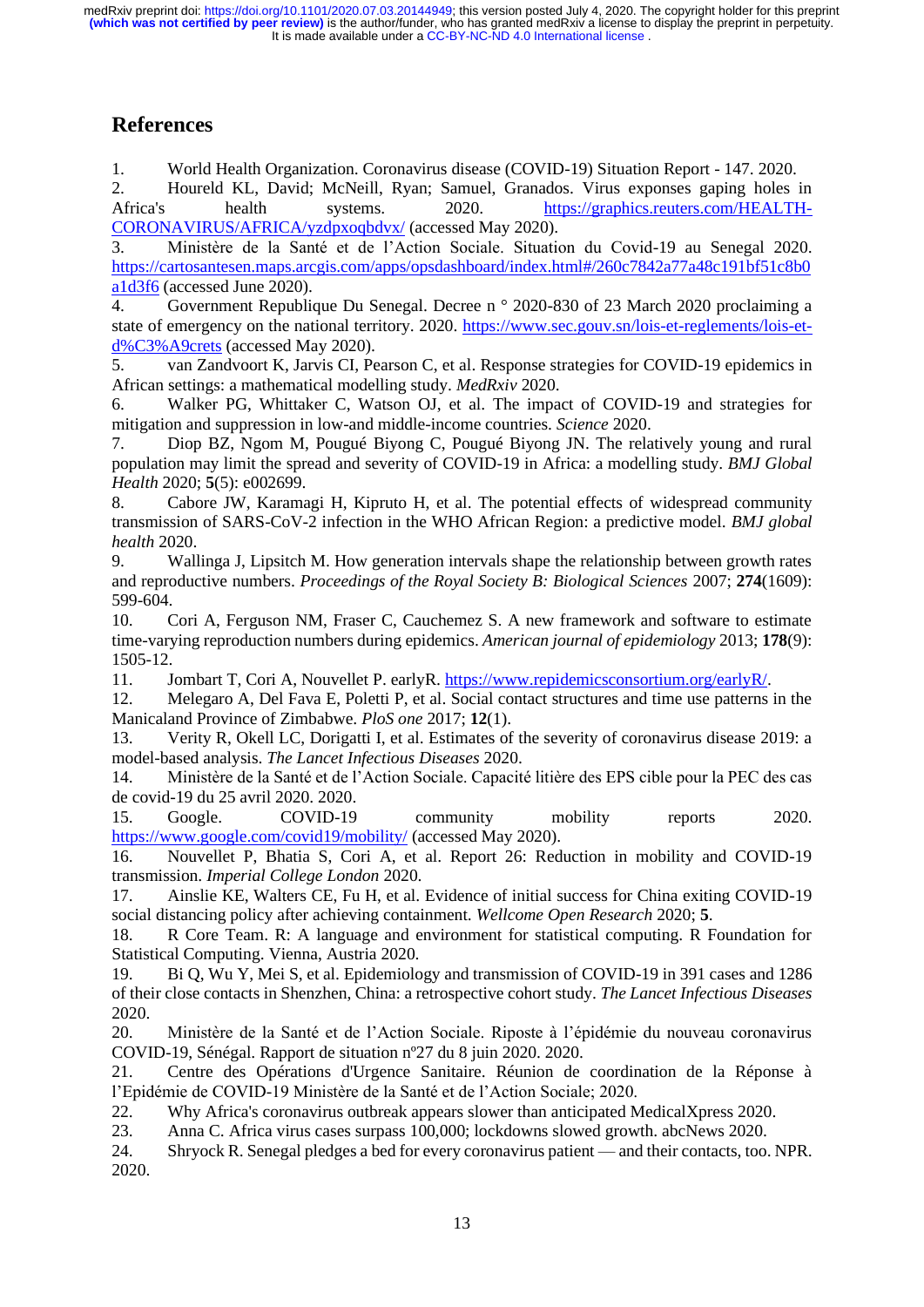25. Dighe A, Cattarino L, Cuomo-Dannenburg G, et al. Report 25: Response to COVID-19 in South Korea and implications for lifting stringent interventions. *Imperial College London* 2020.

26. Peter Winskill, Charlie Whittaker, Patrick Walker, et al. Report 22: Equity in response to the COVID-19 pandemic: an assessment of the direct and indirect impacts on disadvantaged and vulnerable populations in low- and lower middle-income countries. *Imperial College London* 2020.

27. Sherrard-Smith E, Hogan AB, Hamlet A, et al. Report 18: The potential public health impact of COVID-19 on malaria in Africa. *Imperial College London* 2020.

28. Hogan AB, Jewell B, Sherrard-Smith E. Report 19: The Potential Impact of the COVID-19 Epidemic on HIV, TB and Malaria in Low-and Middle-Income Countries. *Imperial College London* 2020.

29. Loayza N. Smart containment and mitigation measures to confront the COVID-19 pandemic: Tailoring the pandemic response to the realities of developing countries 2020. [https://blogs.worldbank.org/developmenttalk/smart-containment-and-mitigation-measures-confront](https://blogs.worldbank.org/developmenttalk/smart-containment-and-mitigation-measures-confront-covid-19-pandemic-tailoring)[covid-19-pandemic-tailoring](https://blogs.worldbank.org/developmenttalk/smart-containment-and-mitigation-measures-confront-covid-19-pandemic-tailoring) (accessed May 2020).

30. Kucharski AJ, Klepac P, Conlan A, et al. Effectiveness of isolation, testing, contact tracing and physical distancing on reducing transmission of SARS-CoV-2 in different settings. *medRxiv* 2020.

31. Grassly N, Pons Salort M, Parker E, et al. Report 16: Role of testing in COVID-19 control. 2020.

32. Hellewell J, Abbott S, Gimma A, et al. Feasibility of controlling COVID-19 outbreaks by isolation of cases and contacts. *The Lancet Global Health* 2020.

33. Roser M, Ritchie H, Ortiz-Ospina E, Hasell J. Coronavirus Pandemic (COVID-19). 2020. <https://ourworldindata.org/coronavirus> (accessed May 2020).

34. Haque N. Senegal trials begin for \$1 COVID-19 test kit. Aljazeera. 2020.

35. Unwin H, Mishra S, Bradley V, et al. Report 23: State-level tracking of COVID-19 in the United States. *Imperial College London* 2020.

36. Silver L, Johnson C. Internet Connectivity Seen as Having Positive Impact on Life in Sub-Saharan Africa: But Digital Divides Persist: Pew Research Center; 2018.

37. Clark A, Jit M, Warren-Gash C, et al. How many are at increased risk of severe COVID-19 disease? Rapid global, regional and national estimates for 2020. *medRxiv* 2020.

38. Ministère de la Santé et l'Action sociale. Riposte à l'épidémie du nouveau coronavirus COVID-19, Sénégal. Rapport de situation nº26 du 04 juin 2020. 2020.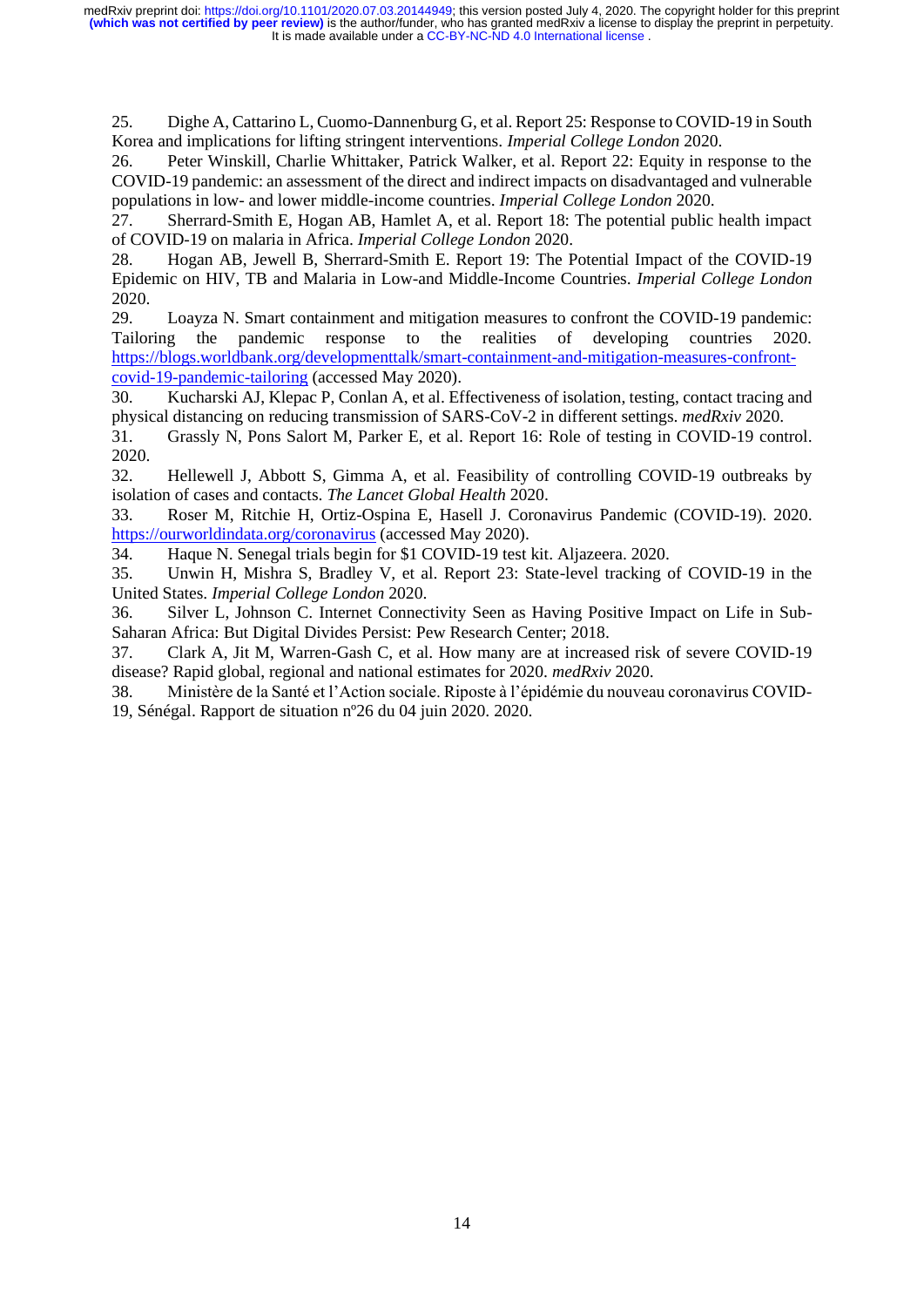### *Table 1 Description of mitigation and suppression strategies implemented across model projections.*

| <b>Scenario</b>  | <b>Description</b>                                                                                                                                                                                                                                                                               | Reduction in contacts relative to pre-<br>epidemic levels                                                   |  |  |  |  |  |  |
|------------------|--------------------------------------------------------------------------------------------------------------------------------------------------------------------------------------------------------------------------------------------------------------------------------------------------|-------------------------------------------------------------------------------------------------------------|--|--|--|--|--|--|
| Non-Triggered    |                                                                                                                                                                                                                                                                                                  |                                                                                                             |  |  |  |  |  |  |
| 1                | Long term maintenance of the current set of emergency<br>measures                                                                                                                                                                                                                                | 33% reduction                                                                                               |  |  |  |  |  |  |
| 2                | Further 3 months of current set of emergency measures                                                                                                                                                                                                                                            | 33% reduction for 3 months then<br>returns to pre-epidemic levels                                           |  |  |  |  |  |  |
| 3                | Long term suppression                                                                                                                                                                                                                                                                            | 60% reduction                                                                                               |  |  |  |  |  |  |
| 4                | 3 months of suppression                                                                                                                                                                                                                                                                          | 60% reduction for 3 months then return<br>to pre-epidemic levels                                            |  |  |  |  |  |  |
| <b>Triggered</b> |                                                                                                                                                                                                                                                                                                  |                                                                                                             |  |  |  |  |  |  |
| 5                | 3 months of suppression, with periods of 1 month long<br>suppression triggered when daily ICU incidence reaches<br>threshold of 6. Outside these triggered suppression phases,<br>we assume contact reductions are maintained at the current<br>levels (33% reduction from pre-epidemic levels). | 60% for 3 months, return to 33%<br>reduction in contacts with 75%<br>reductions triggered by ICU incidence. |  |  |  |  |  |  |
| 6                | 3 months of suppression, followed by a relaxation where<br>contacts are reduced by 50% in the long term (keeping $R_t$ just<br>below 1 at $0.95$ )                                                                                                                                               | 60% reduction for 3 months, long term<br>reduction in contacts of 50%                                       |  |  |  |  |  |  |
| 7                | 3 months of suppression, followed by a return to current set<br>of emergency measures (Keeping Rt around 1.3)                                                                                                                                                                                    | 60% reduction in contacts for 3<br>months, long term reduction in<br>contacts of 33%                        |  |  |  |  |  |  |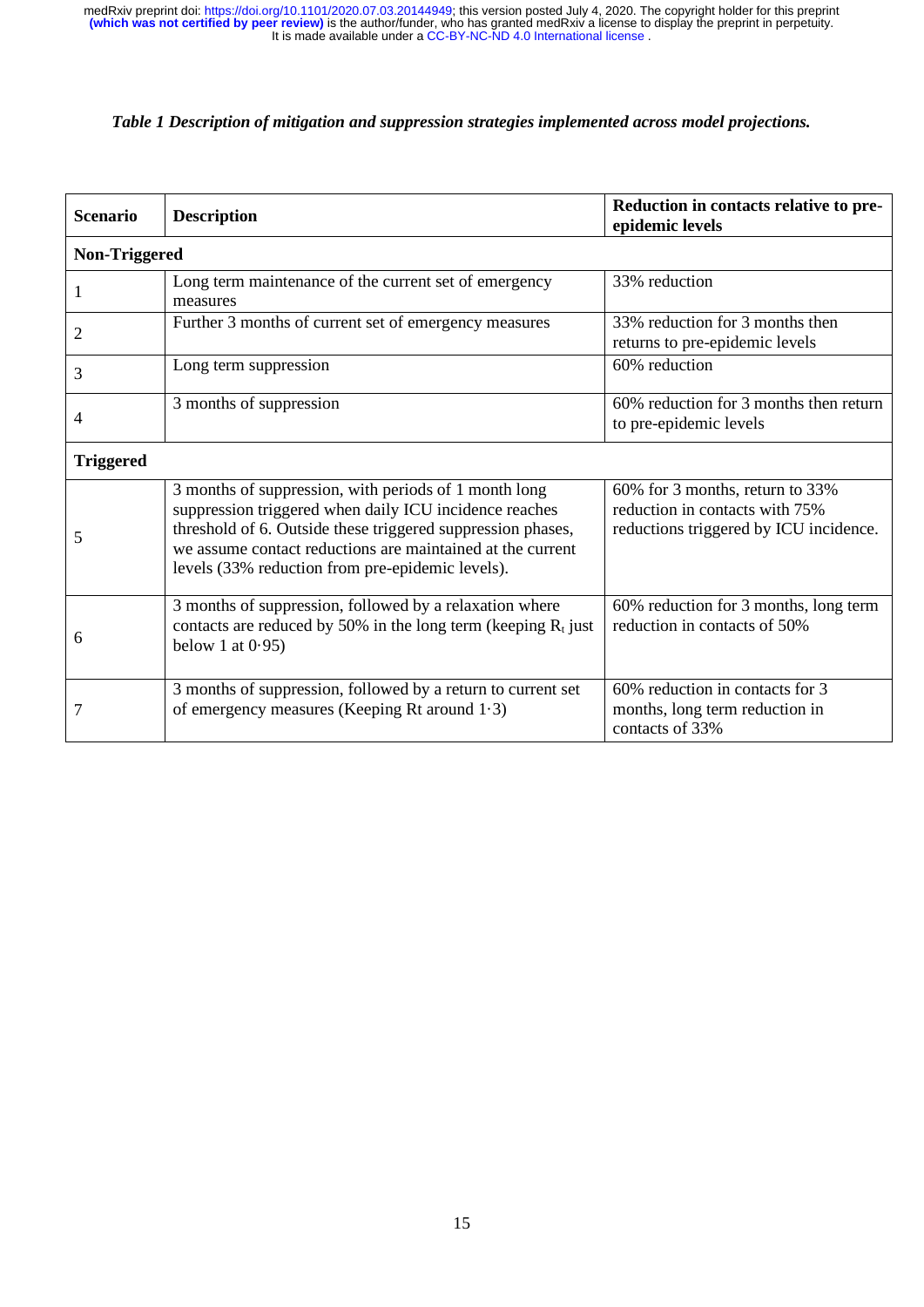

*Figure 1 Epidemiology of COVID-19 in Senegal. A) Daily reported cases numbers for Senegal from the Ministry of Health up to 15th June. <sup>3</sup> B) The geographic location of cases in Senegal reported at the subnational department level as reported from the Ministry of health up to 15th June. <sup>3</sup> C) Age distribution of cases last reported on the 4 th June. 38*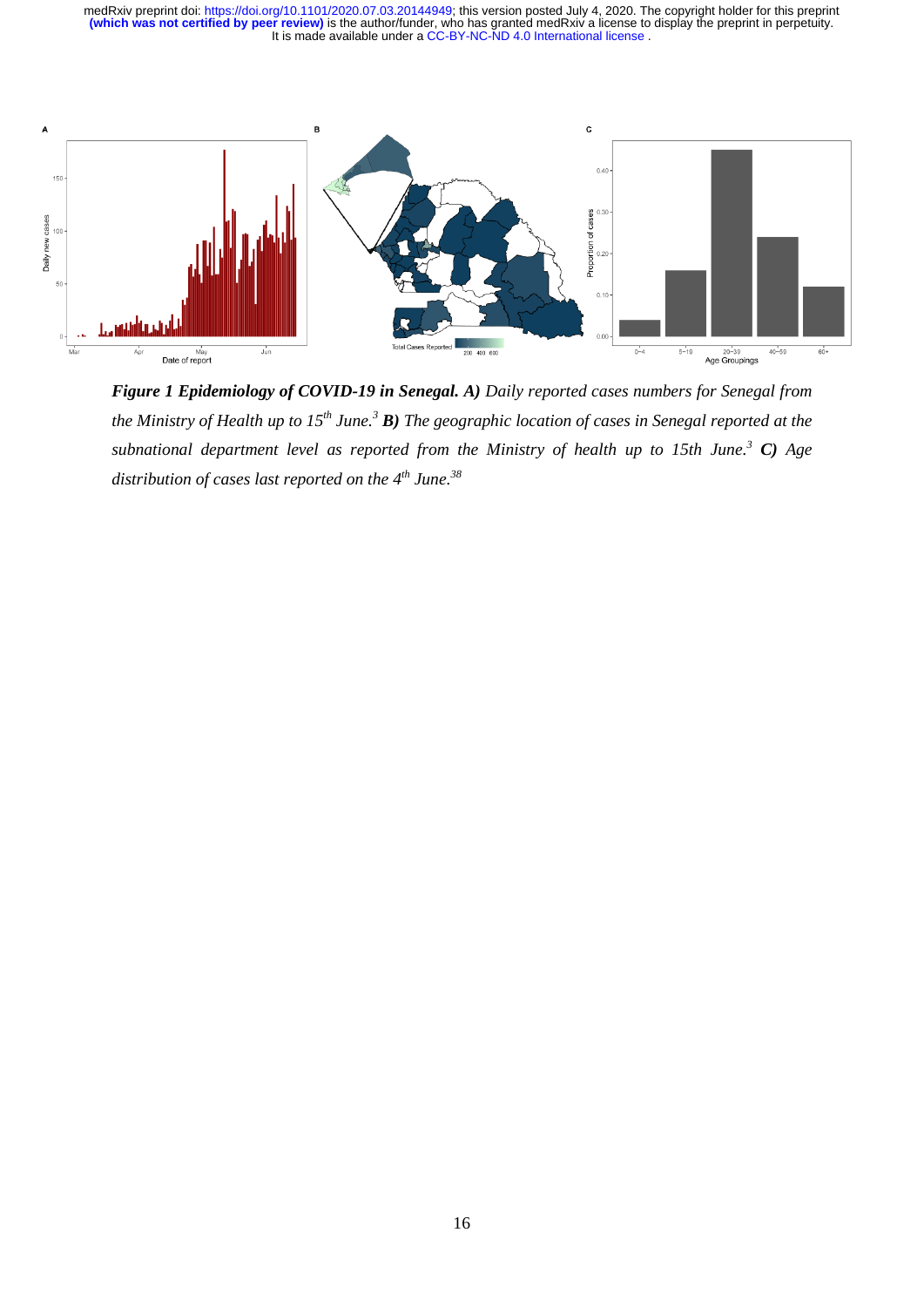

*Figure 2 Model fitting to deaths time series assuming 50% reporting fraction. A) Grid search probabilities for each pair of potential epidemic start dates and R0 prior to intervention introduction. B) Model fit to daily death incidence. Black dots represent the reported number of deaths C) Model projections of deaths assuming no change in the current measures. Solid line represents the mean value of 100 model simulations, solid area colour represents the 50% range and shaded areas 95% range from the 100 model simulations.*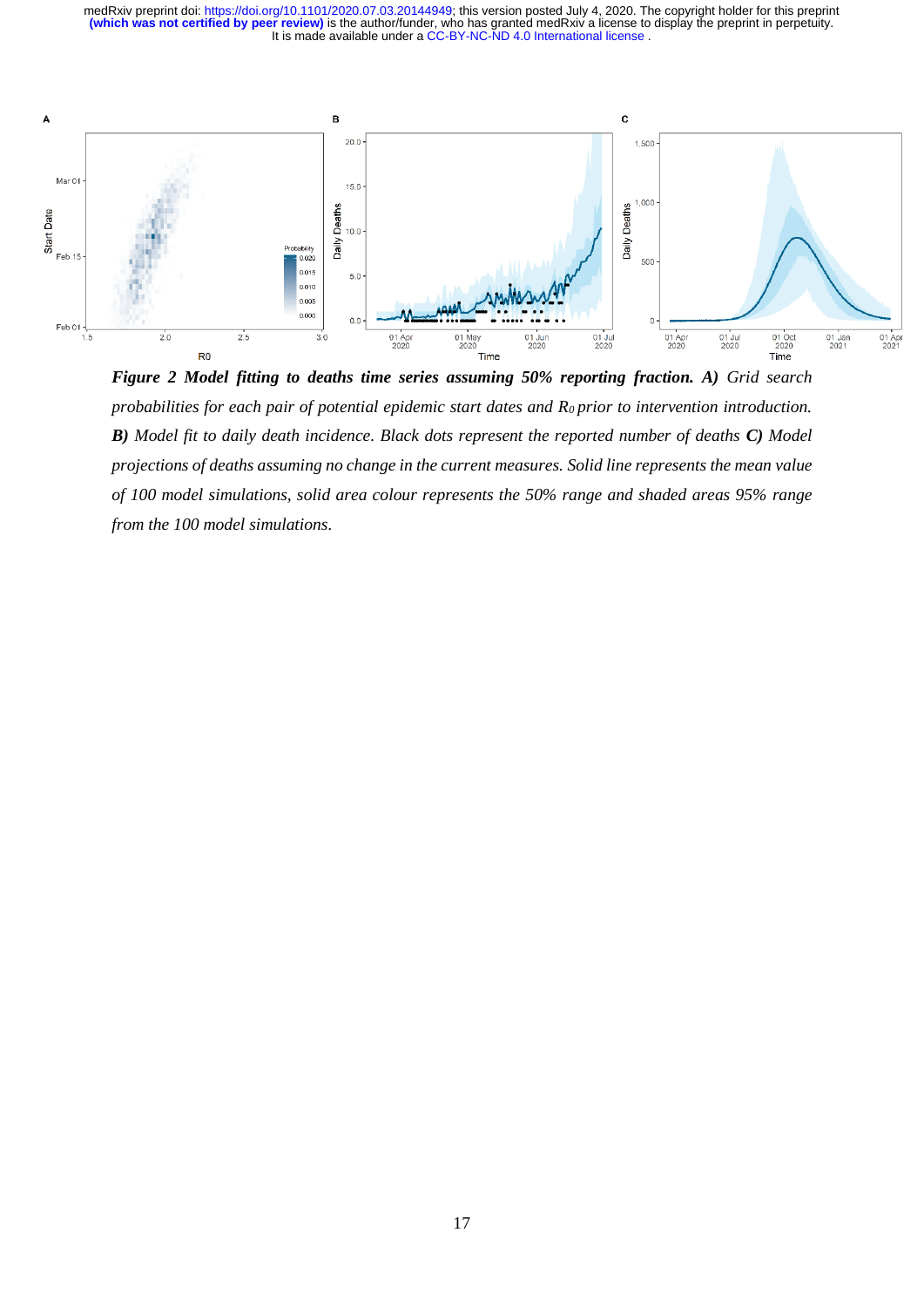

Scenario 2  $-$ Scenario 3 Scenario 1 Scenario 4

*Figure 3 The impact of the four intervention scenarios compared with the current levels of mitigation. A) The daily incidence of new infections, B) the daily incidence of deaths, C) the daily number of hospital beds required and D) the daily number of ICU beds required. The current hospital bed capacity and ICU bed capacity are shown in black dashed lines in panels C and D respectively. The timing of peaks results from the different durations of scenarios we considered. Scenario 1 and scenario 3 are mitigation and suppression maintained long term and in scenario 2 and scenario 4 mitigation and suppression measures are relaxed after three months. Line is the mean value of 100 model simulations with shaded regions the 50% range.*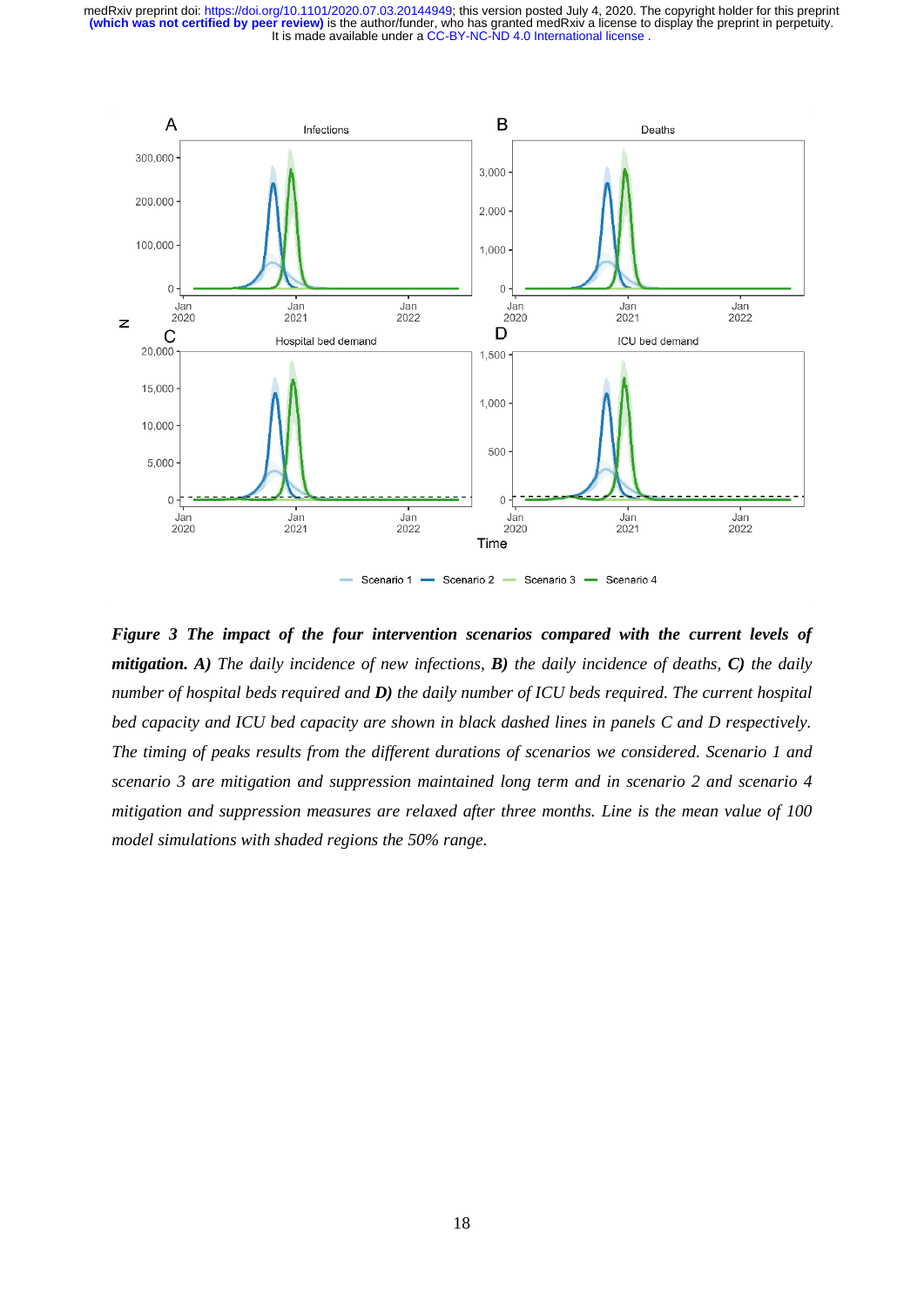*Table 2 Estimates of number of infections and deaths, and peak demand on hospital beds and ICU beds over the course of the epidemic under different intervention scenarios. Numbers in brackets represent the 95% range of model estimates. Assumed capacity for hospital beds with oxygen supply 407 and ICU beds with mechanical ventilators 15.* 

| Intervention<br>Scenario                                           | Total number infected               | Total number<br>deaths        | Peak hospital bed<br>demand | Peak ICU bed<br>demand | Factor increase<br>hospital bed with<br>high pressure<br>oxygen capacity<br>to match peak<br>demand | Factor increase<br>ICU capacity by<br>to match peak<br>demand | Month in which<br>epidemic peaks<br>(Infections) |  |  |
|--------------------------------------------------------------------|-------------------------------------|-------------------------------|-----------------------------|------------------------|-----------------------------------------------------------------------------------------------------|---------------------------------------------------------------|--------------------------------------------------|--|--|
| Non-Triggered Scenarios                                            |                                     |                               |                             |                        |                                                                                                     |                                                               |                                                  |  |  |
| Scenario 1                                                         | 6776600<br>$(4985100 - 8732200)$    | 77400<br>$(55270 - 100700)$   | 4202<br>$(1635 - 7956)$     | 344<br>$(148 - 652)$   | 10                                                                                                  | 10                                                            | October 2020                                     |  |  |
| Scenario 2                                                         | 12217000<br>$(11569000 - 12694000)$ | 139000<br>$(132600 - 144200)$ | 15750<br>$(7512 - 17520)$   | 1192<br>$(583 - 1371)$ | 39                                                                                                  | 34                                                            | October 2020                                     |  |  |
| Scenario 3                                                         | 81166<br>$(45028 - 164050)$         | 476<br>$(248 - 1007)$         | 146<br>$(78 - 278)$         | 35<br>$(19 - 45)$      | $\mathbf{0}$                                                                                        | $\overline{0}$                                                | June 2020                                        |  |  |
| Scenario 4                                                         | 12511000<br>$(11636000 - 13438000)$ | 142600<br>$(133400 - 151900)$ | 16180<br>$(3293 - 23430)$   | 1258<br>$(266 - 1780)$ | 40                                                                                                  | 36                                                            | January 2021                                     |  |  |
| Triggered Scenarios (following initial 3 month suppression period) |                                     |                               |                             |                        |                                                                                                     |                                                               |                                                  |  |  |
| Scenario 5                                                         | 260300<br>$(182880 - 322820)$       | 716<br>$(452 - 1036)$         | 172<br>$(63 - 295)$         | 31<br>$(15 - 57)$      | $\boldsymbol{0}$                                                                                    | $\overline{0}$                                                | June 2020                                        |  |  |
| Scenario 6                                                         | 308630<br>$(45692 - 2322500)$       | 2242<br>$(258 - 19800)$       | 150<br>$(79 - 683)$         | 33<br>$(20 - 71)$      | $\boldsymbol{0}$                                                                                    | $\overline{0}$                                                | June 2020                                        |  |  |
| Scenario 7                                                         | 6731600<br>$(4963800 - 8648900)$    | 76300<br>$(54490 - 99040)$    | 2743<br>$(407 - 7423)$      | 229<br>$(46 - 617)$    | $\overline{7}$                                                                                      | 7                                                             | March 2021                                       |  |  |